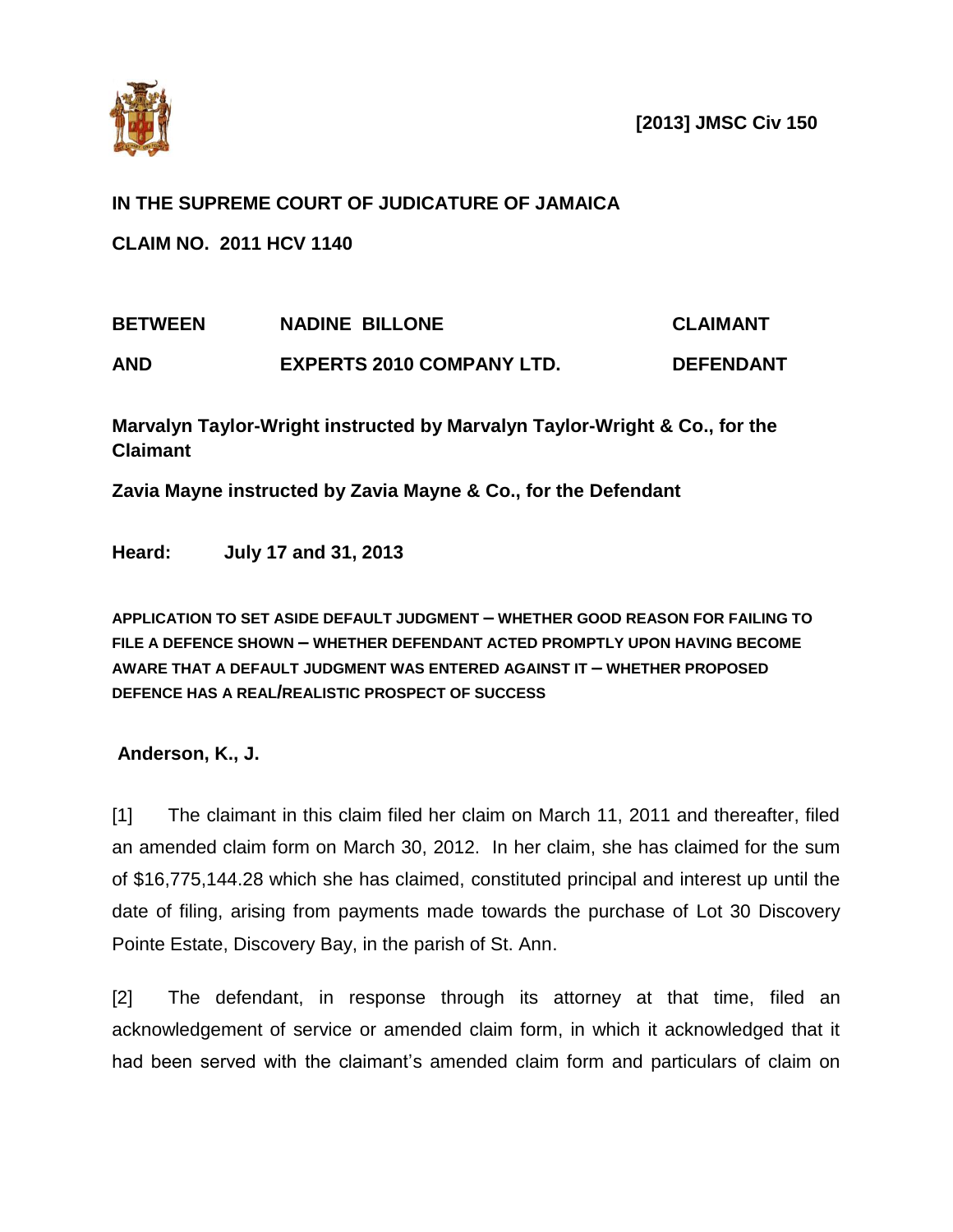April 10, 2012. That acknowledgement of service was promptly filed, insofar as it was filed the next day, that being, April 11, 2012.

[3] Up until April 11, 2012, the claimant was being represented, for the purposes of this claim, by the law firm – Sheldon Codner & Company, whereas the defendant was then being represented by attorney - Arnaldo Brown. By virtue of respective notices of change of attorney, the claimant changed her legal representation, as of July 22, 2011, such that, since then and until now, she has been and is being represented by attorney Marvalyn Taylor-Wright. Equally too, the defendant has, subsequent to the filing of its acknowledgement of service, been represented by Zavia Mayne & Company, as of May 21, 2012.

[4] By virtue of **rule 10.3(1) of the Civil Procedure Rules (CPR)**, as this is a claim form proceeding, as distinct from a fixed date claim form proceeding, the defendant was legally required to file its defence within 42 clear days of receipt from the claimant, of the claim form and particulars of claim. The defendant did not comply with that legal requirement. As a consequence, the claimant, pursuant to the provisions of **rule 12.7 of the CPR**, filed, on June 6, 2011, a request for default judgment. In that request, the claimant contended that she was owed by the defendant, principal and interest calculated up to June 30, 2011, in the sum of \$10,852,158.52, plus costs and court fees amounting to \$29,547.23. A modified request for default judgment was filed by the claimant on June 4, 2012 and in that modified request document, sought modified sums as principal and interest (up to June 4, 2012) and attorneys-at-law fixed costs together with interest, which when aggregated with attorneys-at-law fixed costs on entering judgment and court fees on claim, totalled  $-$  \$11,796,353.41  $-$  this being the precise sum claimed by the claimant in her modified request for default judgment.

[5] Following on the filing of that modified request for default judgment, the claimant was awarded a default judgment against the defendant and that judgment was, as of October 17, 2012, entered by a Deputy Registrar of this court, in judgment binder 755, folio 206. Thereafter, the defendant filed an application to this court, to set aside that default judgment. That application to set aside was filed on November 6, 2012 and of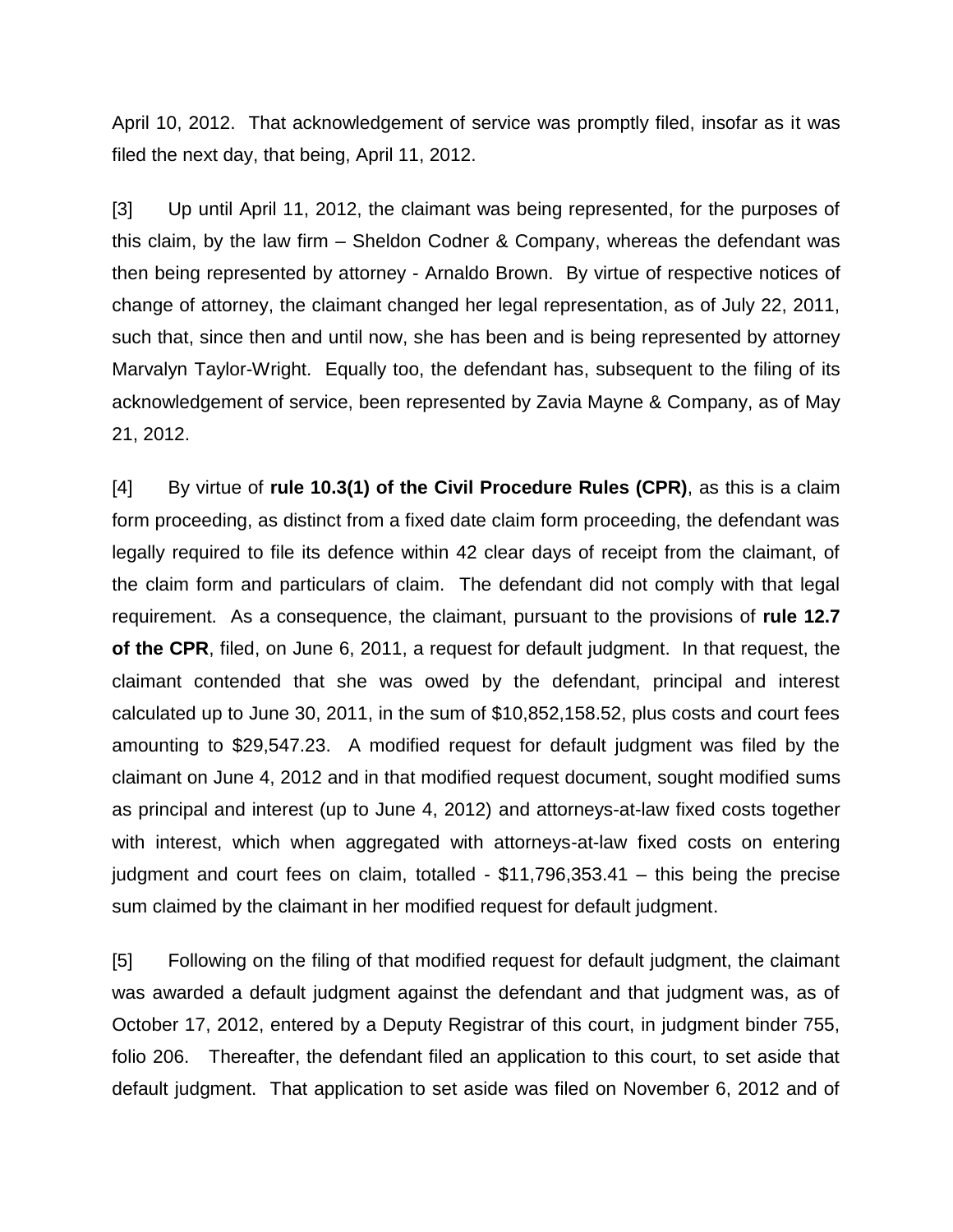course, seeks to have the said default judgment set aside and to have, in the alternative, the defendant being permitted by this court to file its defence within seven days of the making by this court, of its orders on the application. The grounds set out for the making of the orders applied for by the defendant, are '(1) That the defendant has a real prospect of successfully defending the claim,' and '(2) That the granting of the orders being sought herein will be prejudicial to the claimant.'

[6] It is worthy of stating at this juncture that the defendant's contention as per one of its grounds for the application, that the granting of the orders sought by it, would not be prejudicial to the claimant, is untenable and of no merit whatsoever. Clearly, since the claimant is in receipt from this court, of a regularly issued judgment, it inexorably follows that if that judgment were, for whatever reason, to be set aside, there would be prejudice to the claimant, insofar as she would likely then incur far more costs and utilize far more time in trying to regain that judgment and will thereafter, likely only be able to do so, after a contested trial, if even she can regain the same at all.

[7] This is why our rules of court make it clear that an application to set aside a default judgment cannot properly be granted as a matter of right. It is instead, entirely a matter for this court's discretion, as to whether a regularly entered default judgment should be set aside or not and that discretion is circumscribed by the provision in our rules of court, that there are certain specific considerations which this court must bear in mind in deciding on whether or not a default judgment is to be set aside.

[8] Accordingly, **rule 13.3(1) of the CPR** provides that – 'the court may set aside or vary a judgment entered under Part 12 if the defendant has a real prospect of successfully defending the claim.' **Rule 13.3(2) of the CPR** provides:

> *'In considering whether to set aside or vary a judgment under this rule, the court must consider whether the defendant has:*

> *(a) Applied to the court as soon as is reasonably practicable after finding out that judgment has been entered.*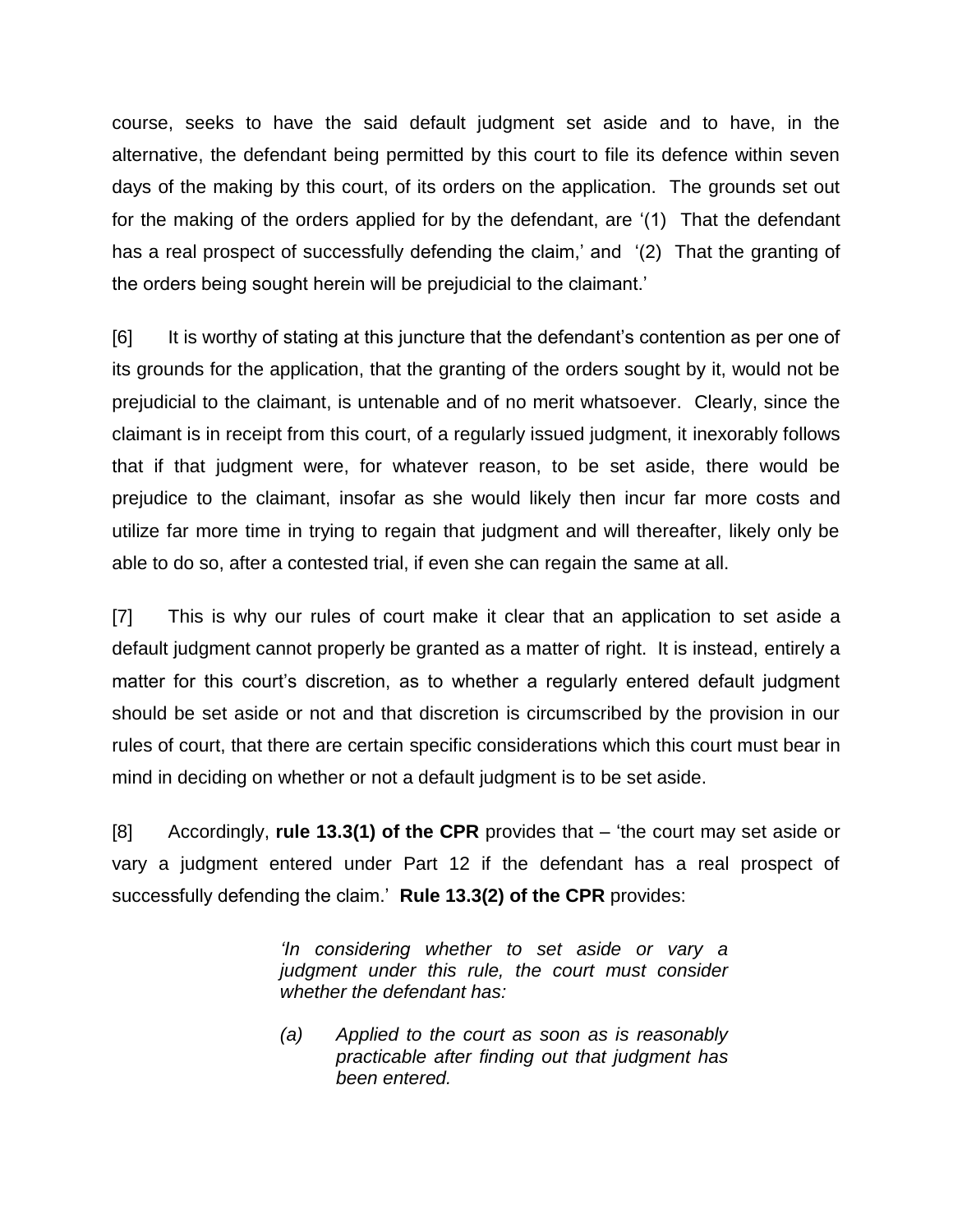*(b) Given a good explanation for the failure to file an acknowledgement of service or a defence, as the case may be.'*

[9] Thus, it is clear to this court, that the pre-eminent consideration for this court, when deciding on whether or not to set aside a default judgment, is whether or not the defendant's proposed defence has, 'a real prospect of success,' since if so, then the defendant would have, as required by **rule 13.3(1) of the CPR** – '… a real prospect of successfully defending the claim.' Whilst this is this court's pre-eminent consideration for the purposes of the defendant's application to set aside though, it is not the only consideration. The matters as set out in rule 13.3(2) must conjunctively be considered along with whether the proposed defence has a reasonable prospect of success, in order for this court to properly rule on the defendant's application for a completed enunciation of the law in this regard and as look at how Jamaica's rules of court have evolved in respect of matters to be considered by this court in deciding on applications to set aside regularly issued default judgments, see: *Marcia Jarrett and South East Regional Health Authority and Robert Wan v The Attorney General –* Claim No. 2006 HCV 00816, in which the judgment of this court, was delivered by McDonald-Bishop J. (Ag.) (as she then was).

[10] Who has the burden of proving that she or it has met or not met the requirements of rule 13.3 of the CPR, in respect of an application to set aside default judgment? The general rule in law, is that, 'he who asserts, must prove.' Thus, upon applications to set aside default judgment, the burden of proof rests squarely on the defendant's shoulders. See the judgment of Potter, LJ in the case – *ED and F Man Liquid Products Ltd v*  **Patel** [2003] EWCA Civ 472, esp. at para 9, in this regard. In that same judgment, the Court of Appeal of England made it clear that the test of whether the defence has 'a real prospect of success,' is the same as that to be addressed if a party seeks summary judgment. See also, in this regard – **Swain v Hillman** [2001] 1 All ER 91. It is not enough to show a merely arguable defence. The court's judgment which first established this and which has been expressly adopted by rule 13.3(1) of Jamaica's rules of court, is – **Alpine Bulk Transport Co. Inc. v Saudi Eagle Shipping Co. Inc.**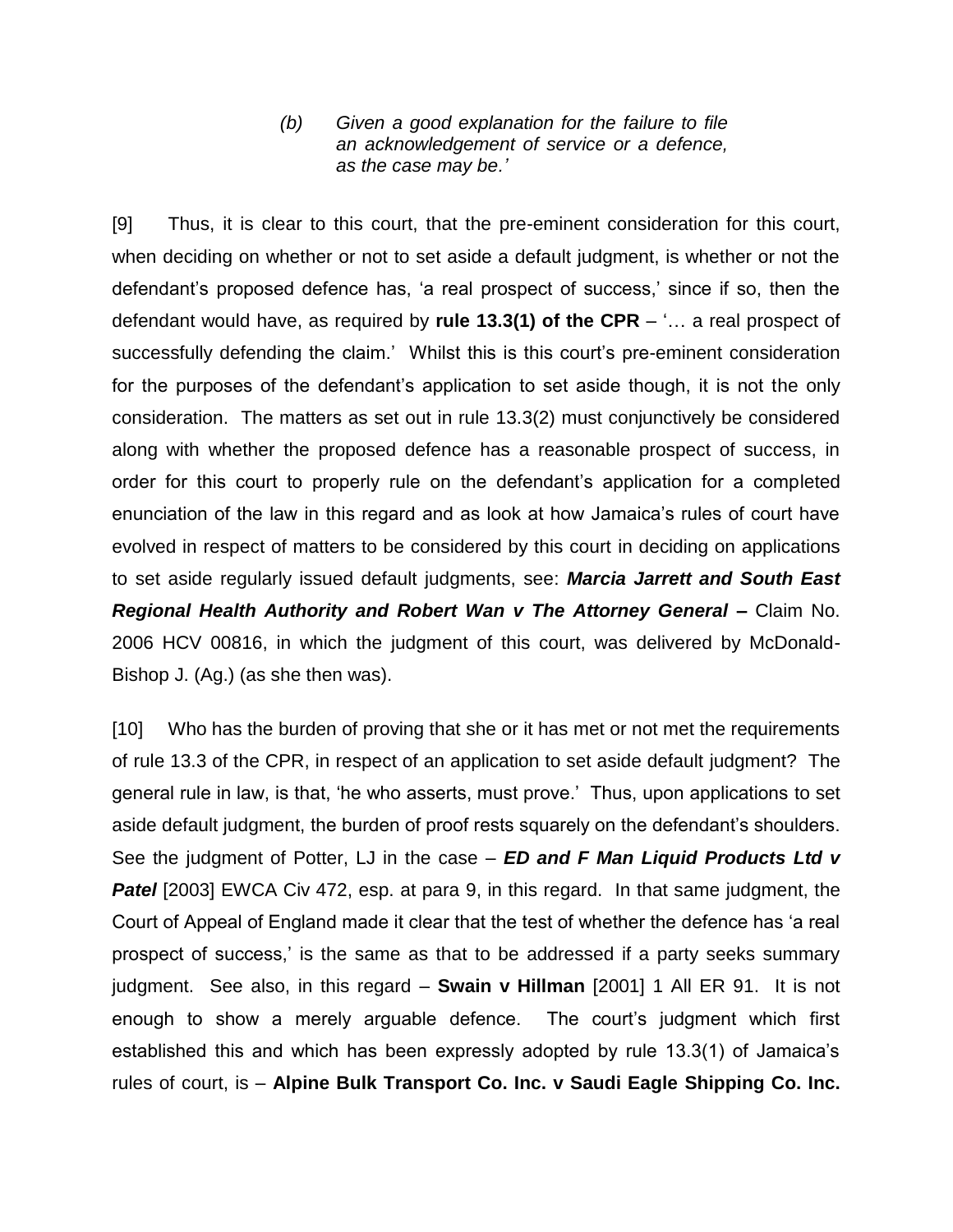The test of 'reasonable prospect of success' was addressed in great detail by England's Court of Appeal, in the case – **Swain v Hillman** [2001] 1 All ER 91. In that judgment as reported, Lord Woolf, M.R. (as he then was) stated that the word 'real' directed the court to the need to see whether there was a realistic, as opposed to a fanciful prospect of success. It is important to note, that as clearly set out by the judgment of England's Court of Appeal in the case – **Three Rivers District Council v Bank of England (No. 3)** – [2003] 2 AC 1, a claim may be fanciful where it is entirely without substance, or where it is clear beyond question that the statement of case is contradicted by all the documents or other material on which it is based. Equally too, if the proposed defence, in an application to set aside default judgment, is clearly undermined by virtue of relevant documentation, the purport of which is/are not being disputed by the defendant for the purposes of the application to set aside. See in that regard, an extract from the text – **Civil Litigation**, as authored by Craig Osborne, as recorded by the judge that rendered judgment in the **Marcia Jarrett** case (op.cit), which I approve of and adopt.

[11] Jamaica's courts have, time and time again, adopted all of the aforementioned legal principles, in respect of applications to set aside default judgments. See in that regard: **Eunice Holding v Yvonne Williams** – Claim No. C.L.H227/1995; **and Andrew Robertson and Toyojam Ltd v Ewen Haughton** - Claim No. 2006 HCV 2311 and **C Braxton Moncure v Doris DeLisser** – [1997] 34 JLR 423.

[12] What evidence has been placed before this court by the defendant, in support of its application to set aside the default judgment which was entered against it, on October 17, 2012? Two affidavits have been filed and served by the defendant in that regard, albeit the latter-in-time, of those two affidavits, was served belatedly on the claimant's counsel. The claimant's counsel has, however, not made an issue of such late service, albeit that she has understandably brought to this court's attention, such lateness of service of same. That latter-in-time affidavit was filed on July 17, 2013, whereas the affidavit which was filed first in time by the defendant, was filed on November 6, 2012. As earlier stated in this ruling, the defendant's application to set aside default judgment was filed on November 6, 2012. Both of those affidavits have been deposed to by the defendant's managing director, namely, Paul Buchanan.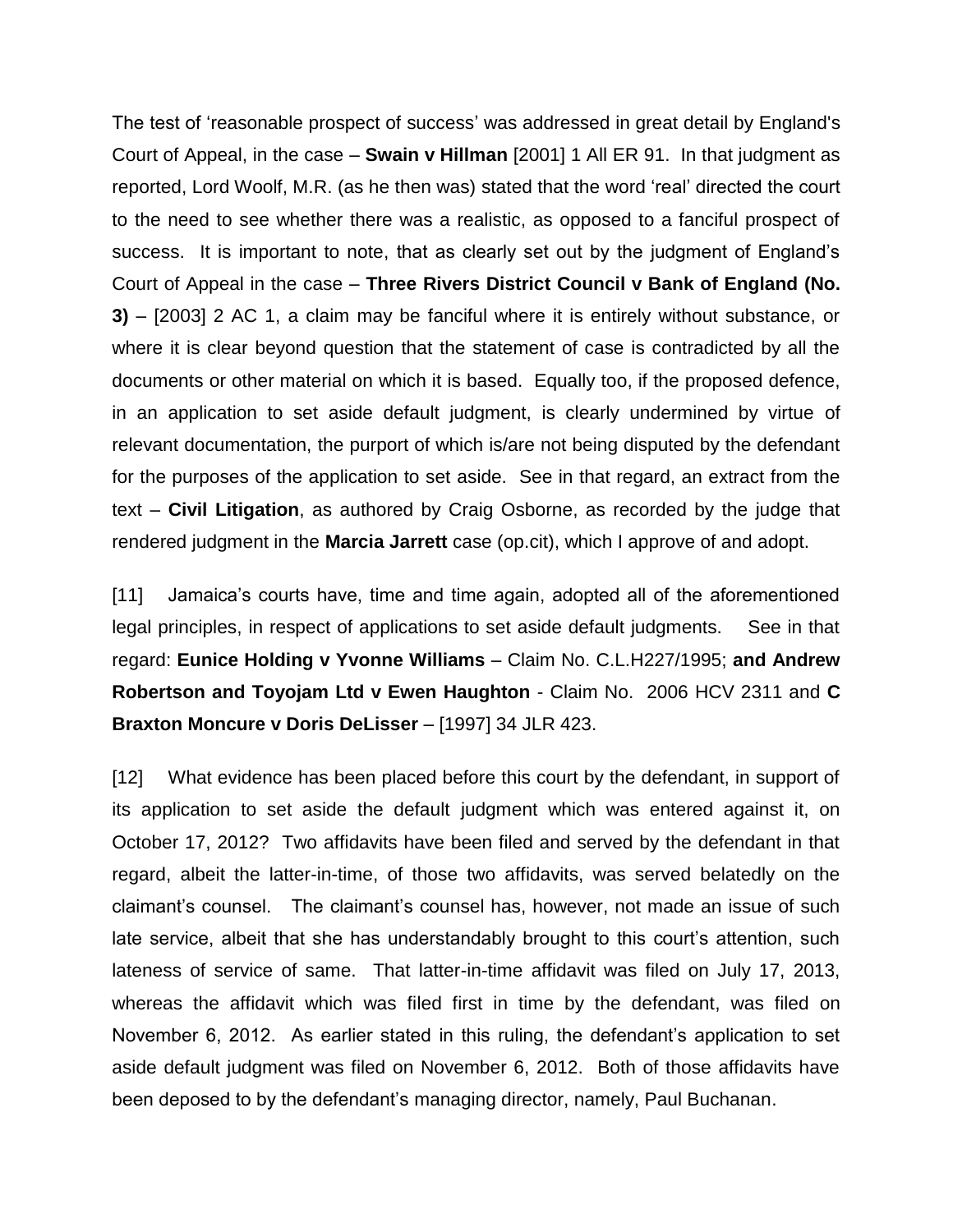[13] In the first of those two affidavits, Mr. Buchanan has deposed to his having been served with the claim form and particulars of claim herein, on April 4, 2011 and that he thereafter instructed Arnaldo Brown, his then attorney, 'to take all necessary steps to have the claim ... defended.' He further deposes in that affidavit to their having been an acknowledgement of service filed on April 14, 2011, which was duly served on the claimant's attorneys-at-law and that he thereafter provided his attorney, 'with all relevant information for him to successfully defend the claim against the defendant.' As things evolved, however, no such defence has ever been filed and as things now stand, the claimant has been awarded a regular judgment in her favour, in respect of this claim. In paragraph 7 of that affidavit, the deponent has stated that:

> *'...through inadvertence, Mr. Arnold Brown did not file a defence in the matter. He has advised and I do verily believe that he was a candidate in the last general elections and as such had not been practicing as an attorney-at-law for the last six months of 2011 leading up to the general elections*.'

[14] In neither of the two affidavits filed on the defendant's behalf, has any evidence whatsoever been led, in an effort to show why, it was not 'reasonably practicable' (as per rule 13.3(2) (6) of the CPR, to have filed the application to set aside default judgment, at an earlier time, after he, on the defendant's behalf, became aware that a default judgment had been entered against the defendant. As it is, the defendant's witness, for the purposes of this application, has not even, for the purposes of his evidence as regards the defendant's application, so much as made this court aware as to when or for that matter, by what means, he became aware of the default judgment having been entered against the defendant. Was it only 'reasonably practicable,' for the defendant to have filed its application to set aside as and when it did? Evidence ought to have been led in this regard and that aspect of this matter ought not to be left to be ruled upon by this court, based upon a presumption. The defendant has, to my mind, fallen woefully short of the mark, in that respect.

[15] The only 'saving grace' for the defendant in that respect, is firstly, that the period of time between the entry of the default judgment and the filing by the defendant, of its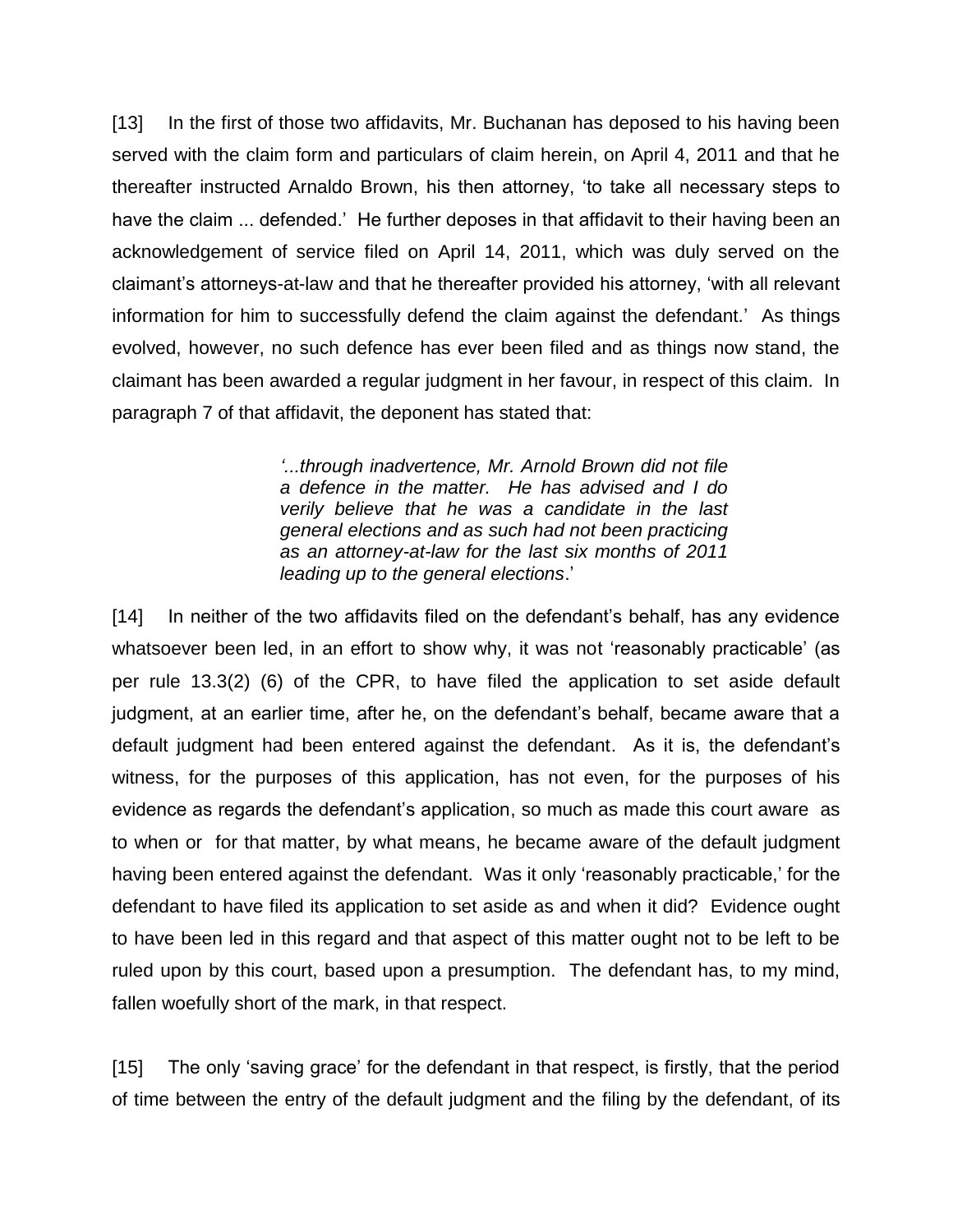application to set aside, has by no means been, 'inordinately long,' albeit that this court notes that it equally cannot be said that such period of time is 'brief,' or that the said application was made 'promptly.' Secondly, even though the defendant has led no evidence as could serve to satisfy this court that it was not reasonably practicable to have filed its application earlier than it did, after it had become aware of the default judgment having been entered against it, nonetheless, whilst this is a consideration which ought to be and has been carefully considered by this court, for the purposes of making a ruling on the defendant's application to set aside, nonetheless, it is by no means the pre-eminent consideration as regards same. As has been made clear in several cases which have been cited above, the pre-eminent consideration of this court, for the purposes of an application such as the present one, is whether or not the defendant has a defence which has a 'real prospect of success.'

[16] This then brings us to another important consideration, which is, whether the defendant has, in the present claim, given a good explanation for his failure to file a defence. As earlier stated, the default judgment was not entered until October 17, 2012. Mr. Paul Buchanan, has, on the defendant's behalf, deposed to having left the matter with the defendant's attorney at the time, namely Arnaldo Brown and had given Mr. Brown the instructions and documentation needed to file a defence. Mr. Brown's neglect in that regard, which incidentally, may very well constitute both tortious negligence as well as a breach of his ethical duty to his then client, as its then attorneyat-law on record (albeit that I am not now making judicial pronouncement on either such), cannot be treated as anything other than the neglect of his then client, this being the defendant. The attorney acts as the agent of the client for the purposes of all court proceedings in which that attorney is on record as representing that client. Thus, if for whatever reason, the attorney is unable to continue to act for that client, then it is incumbent on that attorney to inform his client of same and to ask his client to obtain the services of another attorney. Alternatively, the attorney should seek a court order removing his name from the record. Typically, if the client/attorney relationship is a harmonious one and the attorney is unable to continue to represent a client because of conflicting personal obligations, then it is the former course that should to be utilized.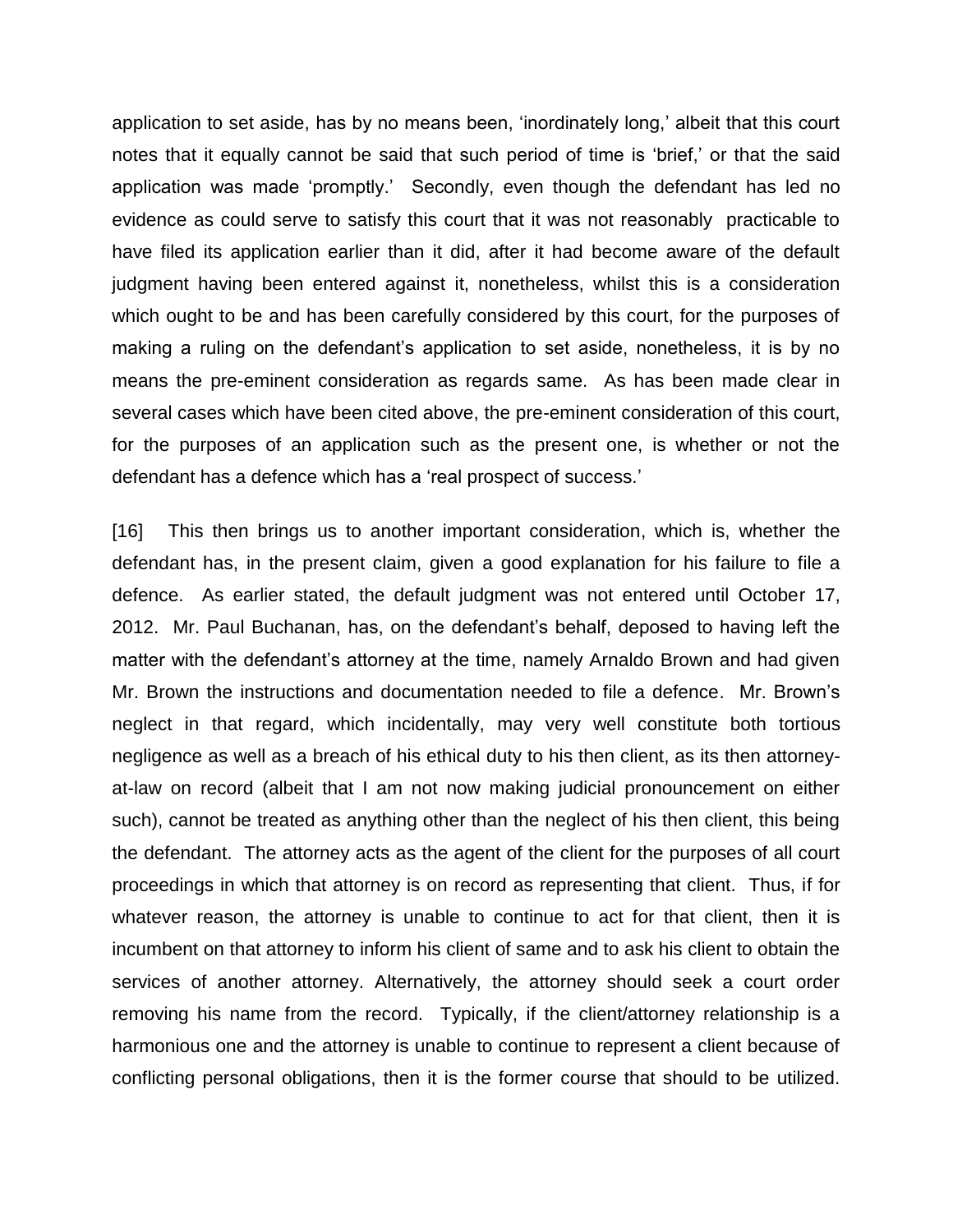Where however, the said relationship is either disharmonious, or virtually non-existing due to for example, an inability to make contact with one another, it is the latter course, which typically would and ought to be utilized. Neither such option was utilized by either party in this case, as far as this court is presently aware. The neglect of the attorney in such a circumstance as is presently known to this court, must be attributed to the neglect of the defendant, since, as has often been stated, an attorney is nothing other than, 'a creative of instructions.' If the attorney has, as such, failed in his duty to his client, whether legally or ethically, or both, then in either such event, it would be open to the client, or former client (as the case may be) to institute appropriate legal action to obtain redress against that attorney. The neglect of the attorney would not and cannot in and of itself, be properly considered by this court as constituting a 'good explanation for the failure to file a defence.' On that point, see the judgment of Jamaica's then President of the Court of Appeal – Harrison, P, as rendered in **Ken Sales & Marketing Ltd v James & Company (a firm)** – Supreme Court Civil Appeal No. 3/05, at page 6 of that judgment, whereupon His Lordship, the President of that court, made it clear, that 'inadvertence and certain procedural problems in office' on the part of an attorney which led to an acknowledgement of service having been filed out of time by the defendant in that claim, did not constitute, 'a good explanation for failure to file an acknowledgement of service' in time.

[17] In any event, this court finds itself entirely in agreement with a submission as made to it by the claimant's counsel, this being that even if, as has been deposed to by the defendant in the affidavit which he has filed in support of his application to set aside the default judgment which has been entered against him, he (the defendant) has been informed that Mr. Arnold Brown, attorney-at-law, was out of office engaged in political activities throughout the last six months of 2011, that cannot provide a good explanation for the failure on the defendant's part, to have filed a defence within time. This is so, even if, as allegedly reported to him by his then attorney – Mr. Brown, he (Mr. Brown), had been away from his law practice and engaged in political activities, for the last six months of 2011.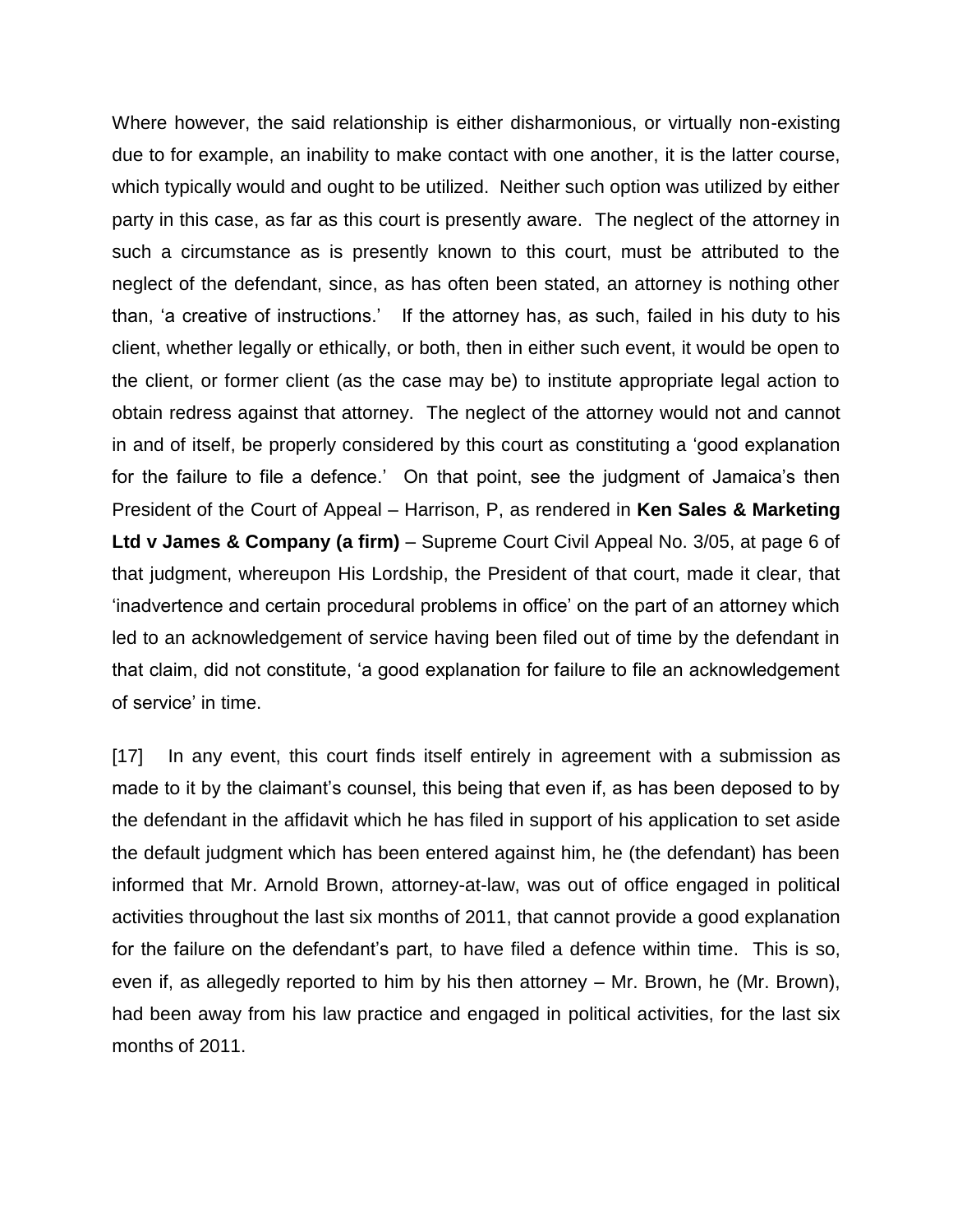[18] The reason for this is simply that, insofar as the defendant's managing director was properly served with the claim form and particulars of claim on April 4, 2011, there existed by virtue of rule 10.3(1) of Jamaica's Civil Procedure Rules, a 42 day period, comprised of 'clear days,' within which the defendant should have filed a defence to the claimant's claim. That 42 day period would have expired in May of 2011, whereas the last six months of 2011 would only have commenced as of July 1, 2011. Why then, could a defence not have been filed within time? It is clear that, 'no good explanation' has been provided to this court by the defendant, for the failure to file same within the time as allotted to defendants by means of Jamaica's rules of court.

[19] When considered from the standpoint of the filing and service by the claimant, of her amended claim form and particulars of claim, the legal position of the defendant, in failing to have a good explanation for the failure to file a defence within time, remains just the same. This is because, the claimant's amended claim form and amended particulars of claim were both filed on March 30, 2012. The defendant acknowledged service of those court documents on them and in their acknowledgement of service, which was, interestingly enough, filed by attorney- Arnoldo Brown, confirmed that they had been served with both the amended claim from and the amended particulars of claim, on April 10, 2012. Accordingly, since the defendant would have had up until 42 days thereafter, within which to have filed and served a defence, it inexorably follows, that since the defendant has provided absolutely no explanation whatsoever, as to why this was not done, especially considered in the context whereby attorney – Arnoldo Brown had filed said acknowledgement of service of those amended court documents on his client's behalf and stated therein, that the defendant wanted to defend the claim. Clearly, no good explanation has been provided whatsoever, for the defendant's failure to have filed its defence within time, either in response to the claimant's claim form and particulars of claim as were originally filed and served, or in response to the amended particulars of claim, as were later filed and served, the latter set of documents being the court documents which ultimately provided the basis upon which judgment in default was entered against the defendant, on October 17, 2012.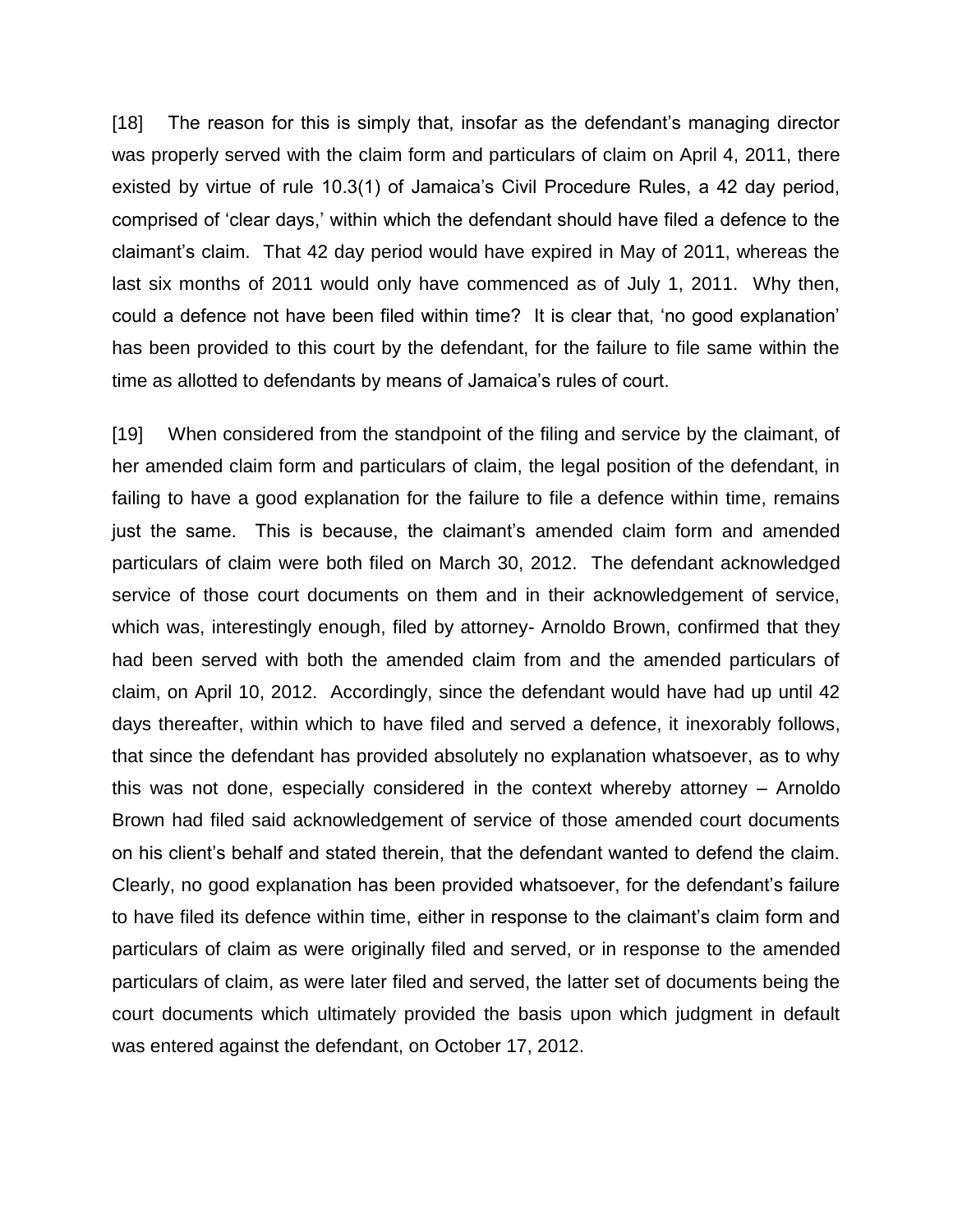[20] Thus, the defendant has, to this court's mind, failed to satisfy this court that it firstly, applied to this court to set aside the default judgment which has been entered against it, as soon as it was reasonably practicable to do so, albeit that this court accepts that the length of delay between the time of filing said application to set aside judgment, could not be properly described as having been, 'lengthy or inordinate.' Equally, the defendant has failed to give a good explanation for the failure to file a defence.

[21] As earlier stated in this ruling, however, the two matters required by this court, to be considered, for the purposes of an application such as the present one, although undoubtedly of importance, are not, either collectively or individually, the pre-eminent considerations for this court, in adjudicating on the defendant's application to set aside default judgment. Rather, the pre-eminent consideration is, as set out in rule 13.3(1) of the CPR, whether the defendant has a defence which has a real prospect of success.

[22] This court will therefore now carefully examine the merits or demerits (as the case may be), of the defendant's proposed defence, this considered, of course, in the context of the claimant's amended claim form and amended particulars of claim.

[23] In her amended claim form, the claimant has claimed against the defendant for the aggregated, sum of \$16,775,144.28, this being a sum comprised of principal -  $$9,378,849.22$  and interest at a commercial rate  $- $7,376,295.28$ . It is alleged by the claimant, that the principal sum of \$9,378,849.22 was paid by her towards the purchase of Lot 30, Discovery Point Estate, Discovery Bay, in the parish of St. Ann. There existed only an oral agreement and correspondence between the relevant parties, as regards the then proposed purchase of the said property, by the claimant and her now deceased husband – Jeffrey Billone. At that time, it is alleged and confirmed by documentary materials both attached to the claimant's statement of case and appended as exhibits to affidavit evidence which has been deposed to and filed by the claimant in response to the defendant's application to set aside the default judgment which has been entered against it, that the defendant had undertaken the development and construction of residential homes at Discovery Bay in the parish of St. Ann. It was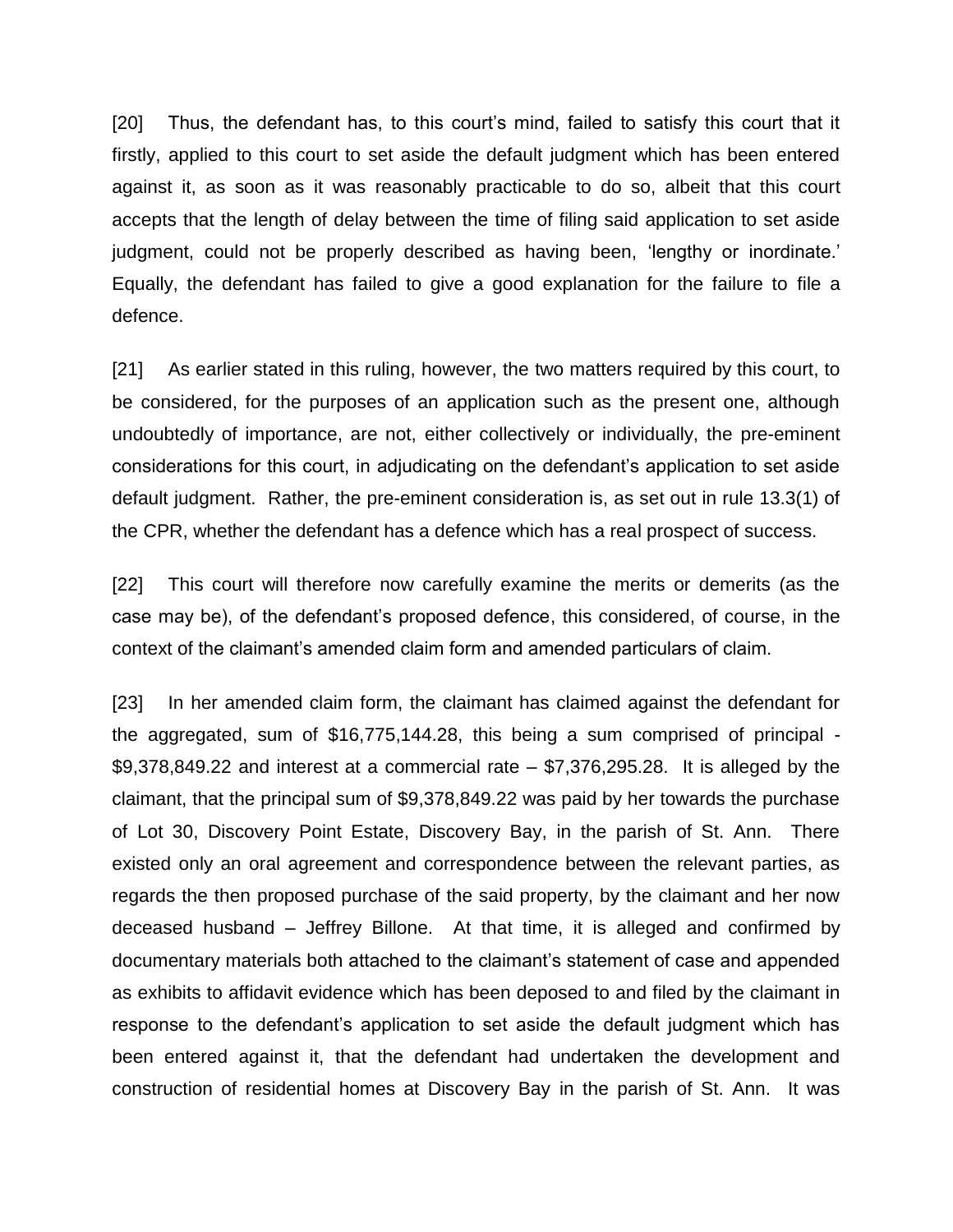pursuant to her then desire to purchase one of those homes, that the principal sum of \$9,378,849.22 was forwarded via wire transfer in the amount of US\$101,237.34 to a bank account then held by the defendant. That sum of US\$101,237.34 (J\$9,378,849.22 equivalent) was, in total paid in three tranches, on October 17, 2007, December 24, 2007 and January 8, 2008 respectively. That such payments were in fact made to the defendant, is borne out by documentary proof which has been provided by the claimant, of same. Following on such tranches of payments having been made however, in early 2008, the claimant decided not to purchase said lot of land. The reasons for her change of mind in that respect, are not relevant for present purposes, but once again, are borne out by documentary evidence. As such, the claimant's attorneys-at-law wrote to the defendant's attorneys-at-law, on two occasions, these being January 31, 2008 and March 4, 2008, demanding an immediate return of the monies which, by then, had been paid over to the defendant. Such efforts, for the return to the claimant, of such monies paid, have all, to date, undisputedly been in vain. In essence therefore, the claimant has sought, by virtue of this claim, to recover from the defendant, said principal sum and interest at a commercial rate and costs. Following thereon, the claimant was awarded, by means of default judgment, the sum of \$11,796,353.41. The essence of the claim, it seems clear to this court, although by no means expressly so stated in either her claim or amended claim form, or her particulars of claim or amended particulars of claim, is one of unjust enrichment. The defendant has been unjustly enriched by receiving payment from the claimant, for a house which it has not provided to the claimant. As the claimant did not, at a fairly early stage after such payments were made to the defendant, want the house that was to have been built and as there was no agreement for sale on the land to have been purchased for the purpose of situating thereon, the house which was to have been built, the claimant clearly would not be desirous of acquiring such land and house now, even by means of a claim in equity. Instead, she is desirous of retrieving the money which she claims to have paid for the said land parcel and for the purpose of having a house built thereon, by the defendant.

[24] What then, is the essence of the proposed defence? There are in fact different facets of the proposed defence and therefore, solely for the sake of ease of reference, I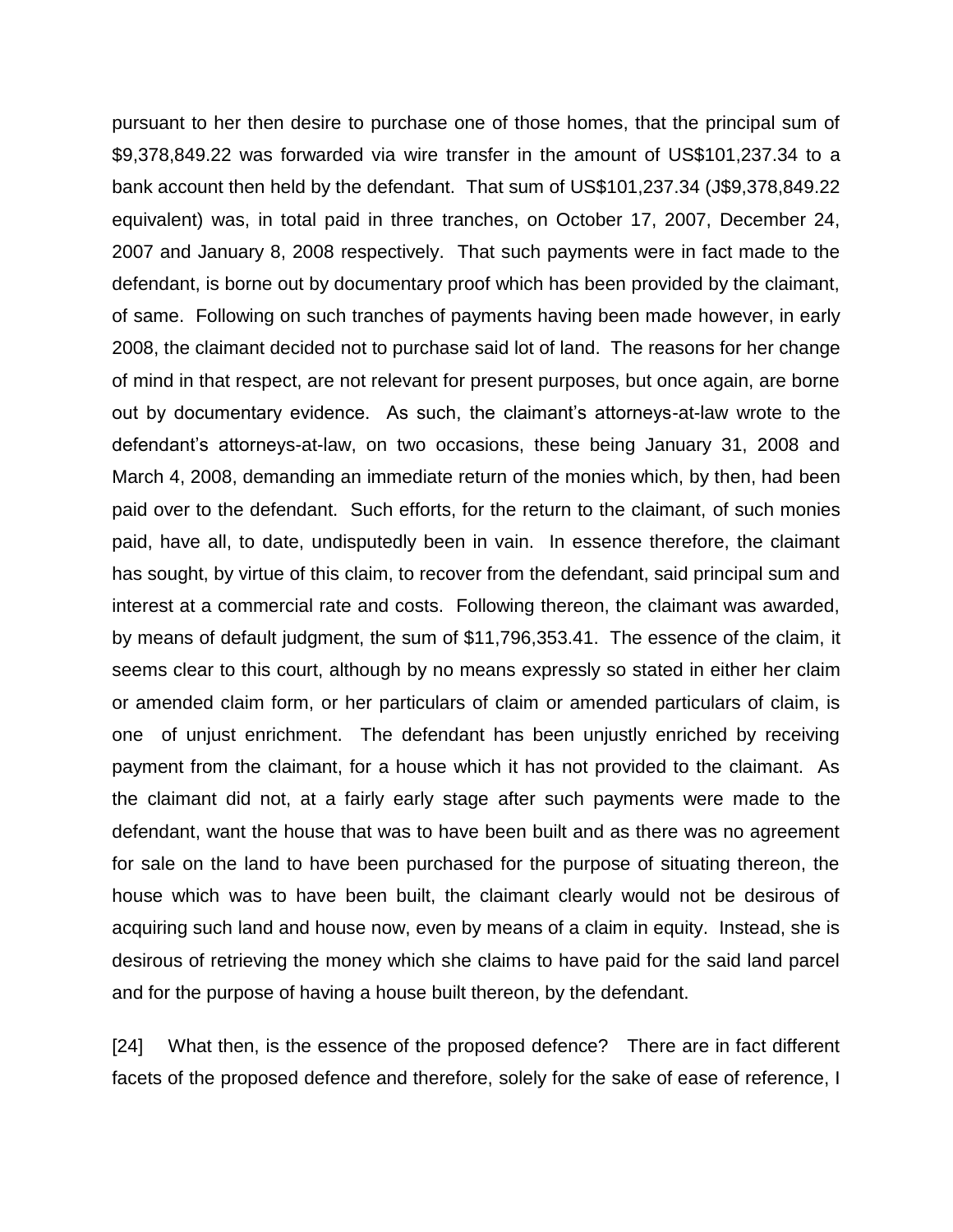will refer to each of these different facets using my own terminology and set out the same, seriatim, immediately below:

- i) The agreement to purchase one of the housing units at Discovery Pointe Estate was one which was entered into only as between, insofar as is relevant for present purposes, Jeffrey ('Jeff') Billone and the defendant. The claimant was never a party to the agreement and thus never passed on any money to the defendant, arising from such agreement. Instead it was Jeff Billone who passed on monies to the defendant, as a precursor to that agreement. That precursor was that Mr. Billone had orally agreed with the defendant, that he would invest in Discovery Pointe Estate. Following on that oral agreement, the defendant alleges that Mr. Billone invested a sum of money into the project of what was to have been the expected development by the defendant of a housing scheme at Discovery Pointe Estate. It is further alleged by the defendant though, that in or about January of 2008, Mr. Billone informed the defendant, that he was no longer prepared to invest in Discovery Point Estate and accordingly, he was uncertain of how to proceed. Thereafter, he agreed to purchase one of the housing units in the residential scheme which was still then to have been developed at Discovery Pointe Estate, by the defendant and also then agreed for the monies which he had, by then, invested, to be converted to his deposit. Regrettably, Mr. Billone died shortly thereafter and it was only at that time and since then, that Mrs. Billone, who was never a party to any contractual agreement between the parties pursuant to which said monies were invested/paid to the defendant, and who never invested/paid any such monies over to the defendant, has been seeking to have returned to her, the sums invested/paid by her late husband. As such, there exists a dispute between the parties, based on these allegations of the defendant, as to whether the claimant is entitled to the return by the defendant to her, of any monies at all.
- ii) What was the total sum paid over to the defendant, either by Mr. Billone alone, or by Mr. and Mrs. Billone, or by Mrs. Billone alone? The defendant contends that the initial oral agreement as between themselves and Mr. Billone was to the effect that the sum of \$21 million was to have been invested into the project in tranches, where after, an overall sum of \$6,886,496.74 was invested into the Discovery Pointe Estate project by Mr. Billone. As such, there also exists a dispute between the parties, as to the sum that, if any at all, would be legally due to be refunded to the claimant (this of course, assuming that this court were to be able to properly concluded that any monies paid to the defendant were, for all relevant purposes, paid by the claimant to them, pursuant to an oral agreement by the claimant with them, for the purchase of a Lot and the building of a house on that Lot. In that regard, the claimant claims that the principal sum inclusive of interest which was due to her, as of the date of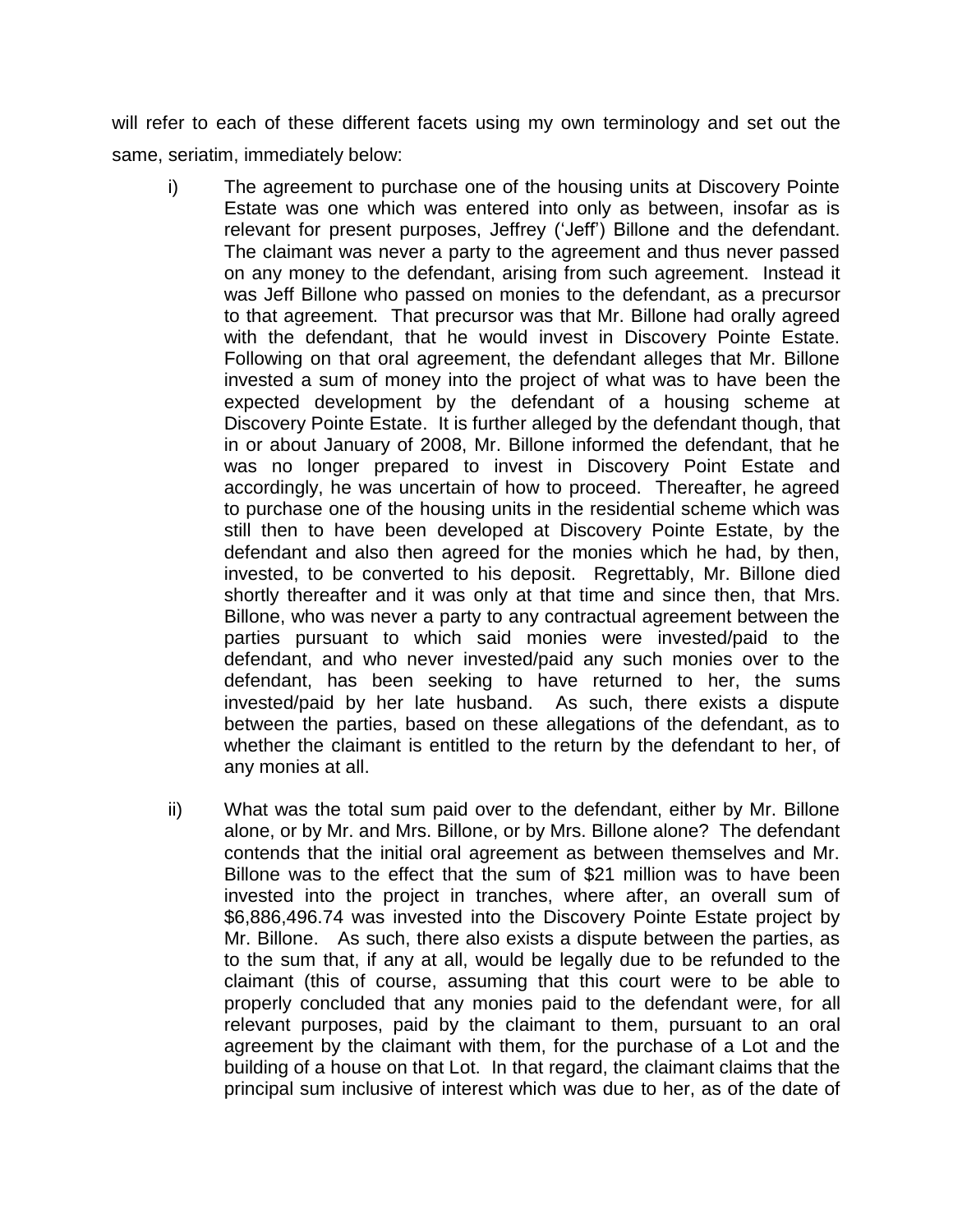entry of default judgment, was then – \$11,796,353.41, whereas, the defendant not only denies that any sum is due and owing to the claimant by the defendant at all, but also denies that the sum invested/paid over to them when aggregated, amounted to \$9,378,849.22, as the principal sum – this being what the claimant has alleged, whereas the defendant is, on the other hand, now contending and desirous of being afforded the opportunity of raising as a defence to this claim, that the principal sum instead should be \$6,886,496.74.

iii) The defendant further contends and seeks to have it placed before this court at this stage, as a defence to the claim, its assertion that the project has gone into receivership. The draft defence which has been appended as an exhibit to the affidavit of the defendant's managing director – Mr. Paul Buchanan which was filed on November 6, 2012, states nothing further as to why the said project has gone into receivership, nor has it specified that there was any other investor in the project, than the defendant and Mr. Billone. In the further affidavit evidence of Paul Buchanan, however, as was filed on January 30, 2013, such further details have been provided. Such further details should, to my mind, be considered by this court, for the purposes of enabling this court to determine whether or not the defendant has a defence which has a real prospect of success. This must be so, because at this stage, the court should consider the defendant's affidavit evidence in its entirety and in that regard, the defendant's draft defence is merely a part thereof. Clearly, if permitted to be filed, when same is finalized for the purpose for filing, if there are additional details that ought to be recorded therein, it certainly would be open to the defendant to do so. This court accordingly, should not simply disregard such further details, because the same have not been specifically referred to in the defendant's draft defence, even though the same have been referred to in one of the defendant's affidavits in support of the present application. Accordingly, it is noted by the court that not only is the defendant contending that the relevant project is now in receivership, but is also contending that the other investor in the project was Jamaica Mortgage Bank Ltd., which is responsible for having under-capitalized the project from the very onset, thereby causing same to have gone into receivership. As such, there is now a court dispute in the form of a court claim, brought by the defendant against Jamaica Mortgage Bank Ltd. Furthermore, the Real Estate Board has placed a caveat against the project concerning the development of Discovery Pointe Estate. Overall therefore, it appears from this, that the defendant is contending that due to events beyond its control, the investment made by various parties in the relevant development project are now at a standstill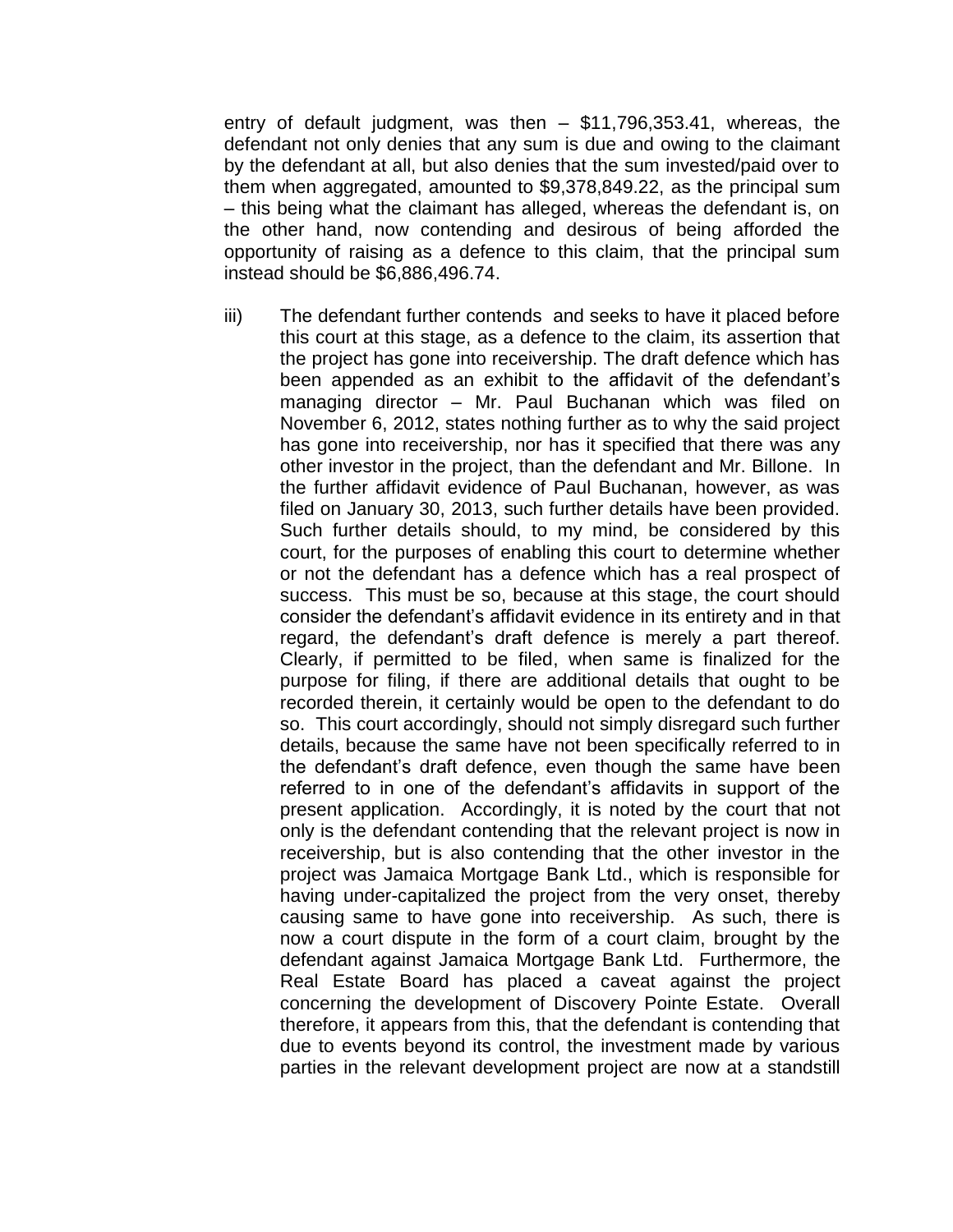and have been at a standstill for a few years now and thus, there exists no basis for the claimant's claim.

[25] There is undoubtedly, to this court's mind a defence with a realistic prospect of success in the present case, being proposed by the defendant. This is more than a defence which is merely arguable. This is because it seems very clear to this court, that the land which was to have been purchased, as per the draft agreement for sale exhibited to the sole affidavit of Nadine Billone, filed in response to the defendant's application, makes it known that there were two purchasers, namely: Nadine Billone and Jeffrey Billone, of the lot upon which it was intended that the house would have been built by the defendant. In point of fact, the draft agreement for sale specifically refers to the purchasers' obligation to execute contemporaneously, an agreement for the construction of a house with the defendant as contractor. See clause 16(7) (ii) of the draft agreement for sale, in that regard.

[26] As such, what would be the basis for Mrs. Billone being the sole person who should, solely on her own behalf and in her own name, be claiming for whatever sums of money were paid arising from that which was admittedly an oral agreement in that regard? The simple answer to this question is that there is a legal issue which ought to be determined by this court after a trial, as to whether there exists any proper legal basis for same. On the face of all of the information concerning this matter, as is now known to this court, the defendant has a defence which has a real prospect of success; insofar as it is being contended by the defendant that nothing is owed to the claimant at all. Whilst this may or may not be entirely correct legally, this is a defence which ought to be tried and ultimately pronounced upon by a court, after a trial.

[27] This court is strengthened in its legal position in that regard, by letter dated March 11, 2008 addressed to the claimant's then attorney-at-law, Mr. Maurice Simpson, from the defendant's then attorney-at-law, Ms. Hilma McNeil. In that letter, reference was made to a cheque drawn in favour of Maurice Simpson, 'being the first payment, of refund to Jeffrey and Nadine Billone.' This shows that the defendant did not, even as of March 2008, accept that it owed any money solely to Nadine Billone. A further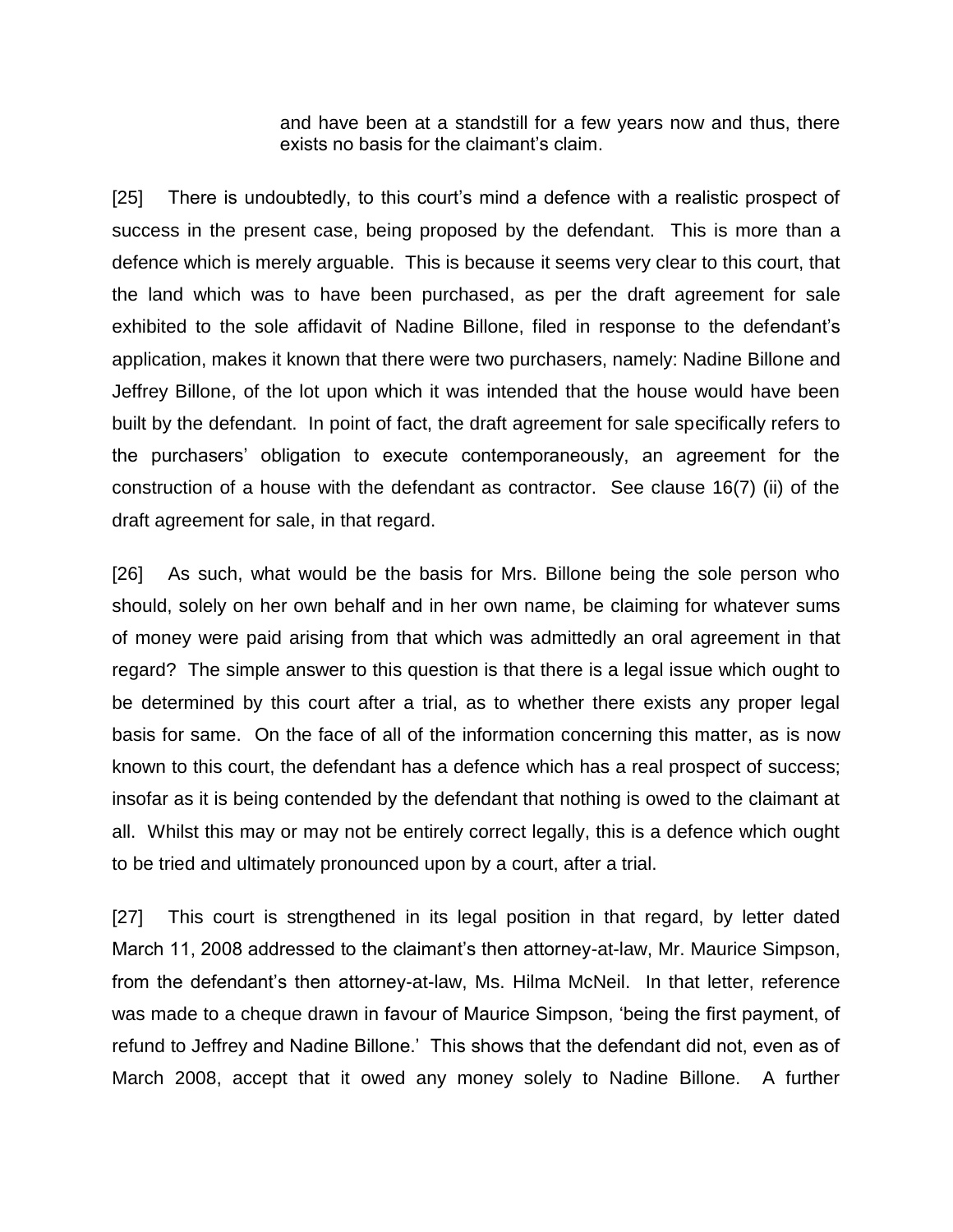repayment was made, in the sum of \$300,000.00, by the defendant to the claimant's then attorney-at-law – Ms. Heidi Johnson, re 'sale of unit No. 30, Discovery Pointe Estate, St. Ann, Discovery Development Co. Ltd. to Jeff and Nadine Billone.' Furthermore, by letter date November 14, 2011, addressed to the claimant's present attorney-at-law, under the hand of one Kadia Francis for Arnaldo Brown, attorney-atlaw, the following was stated:

> *'Kindly note, that my client has advised the receiver of the debt owed to the estate in which your client has claimed an interest. Instructions have been given to the receiver to honour the debt, in the sum of \$6,000,000.00.'*

As such, in that letter, it is accepted by the defendant that a debt of \$6,000,000.00 was then owed by them. The question remains though – owed to whom? That letter suggests that the debt is owed to 'the estate' in which Marvalyn Taylor-Wright's client 'claims an interest.' The only reasonable inference from this wording is that 'the estate' to which reference in that particular letter has been made, is the estate of Jeff Billone. Accordingly, does the claimant have a proper legal and/or factual basis for her claim? This question ought to be answered by this court, after evidence and legal submissions have been presented to it, during a trial.

[28] Added to that though, is that there is dispute over the precise sum of money owed by the defendant either to the claimant and her husband, or to the estate of Jeff Billone. If even there were an admission by the defendant in its defence, as to a part of the sum of money being claimed by the claimant as per her amended claim form and amended particulars of claim, nonetheless, unless the claimant were to accept such admission of part of the sum claimed for, in full and final settlement of the entire debt owed, this court will have to fix a date, time and place for a case management conference, on the basis that the proceedings will continue and a trial will be held. If though, after a defence admitting part of the entire sum claimed, is, in terms of that admission, accepted in satisfaction of the claim, then judgment will be entered in the claimant's favour for the admitted sum, plus interest and fixed costs. It is clear therefore, that a defence to part of a larger sum claimed as being owed by a defendant